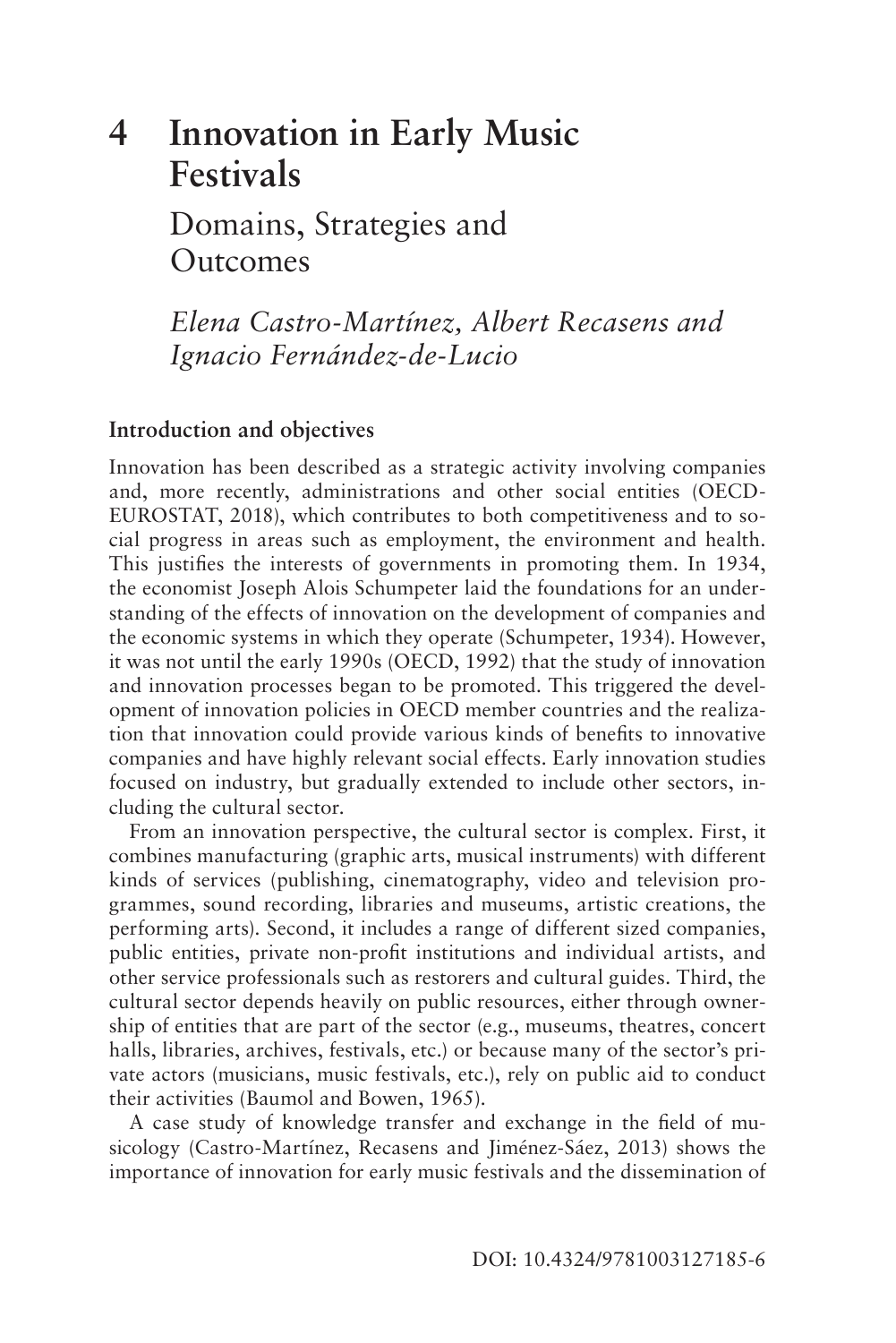### 74 *Elena Castro-Martínez et al.*

previously unknown musical heritage. The absence of studies on innovations in early music festivals prompted a deeper and broader study, designed to contribute to a better understanding of both innovation and its relationship with musicology research in the context of early music festivals. The aim of this chapter is to describe the in-depth analysis developed to learn about innovation in a very traditional type of festivals (those dedicated to early music) and identify the types of innovation implemented, the strategies employed by festival managers to create these innovations, as well as the benefts that early music festivals derive from these innovation efforts, helping them to carry out their main traditional mission (dissemination of musical heritage). To do it, a survey on innovation activities, strategies and the results derived from these activities in early music festivals was developed in collaboration with early music festival directors. To ensure robust and comparable results, the 58 member festivals of the European network of early music festivals (REMA – Réseau Européen de Musique Ancienne), the only early music network in Europe, were surveyed and answered by more than 40% of the respondents.

## **Literature review**

Several authors (Miles and Green, 2008; Stoneman, 2010) have suggested that, due to its differences with industrial and other services innovation, the innovation process related to the creative industries requires particular and detailed investigation. Innovation in the cultural sector has been analysed in terms of specifc subsectors, such as art restoration (Lazzeretti, 2003), music (Wilson and Stokes, 2005; Castro-Martínez, Recasens and Jiménez-Saez, 2013), archaeology companies (Parga-Dans, Castro-Martínez and Fernández de Lucio, 2012), book publishing (Benghozi and Salvador, 2016) and museums (Li and Ghirardi, 2019).

Several studies examine the interactions and innovation networks in different sectors (e.g., Asheim et al., 2007; Martin, 2013) and differentiate among the different sources of knowledge for innovation depending on the respective sector's knowledge base (analytical, synthetic and symbolic). These works focus on one of the so-called 'symbolic sectors', as a cultural sector, and conclude that since the activities in these sectors are often developed within a project framework, interactions differ from project to project. It is suggested that this generates intensive activity, which, in principle, involves local actors or actors from the same region with the same cultural affnities (Martin, 2013). However, in a study of the video game industry (Chaminade, Martin and McKeever, 2021), the authors suggest that knowledge exchange networks are both regional and global, although they serve different purposes and use different mechanisms.

A particular creative industry case is cultural festivals (music, cinema, etc.), which are classifed as events and, due to their singularity, are analysed from the perspectives of their management (Getz, 2008), the degree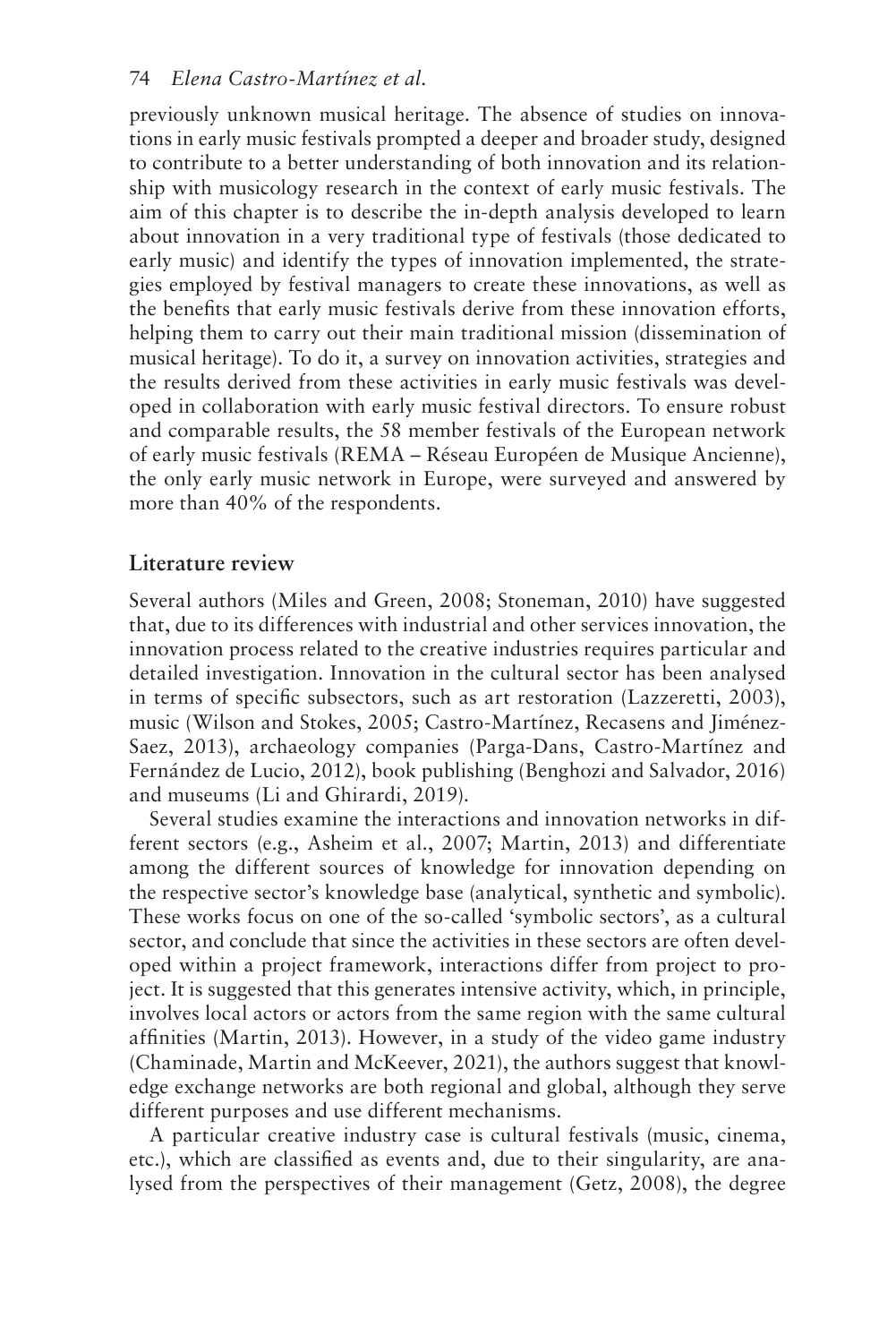of uncertainty (Rüling and Strandgaard Pedersen, 2010) and their social impact (Del Barrio, Devesa and Herrero, 2012). The professionalization of events, particularly cultural events such as arts festivals, began in the mid-20th century. The literature includes several case studies of innovations related to festivals, focusing on different genres (Mackellar, 2006; Hjalager, 2009), using different approaches (Orosa-Paleo and Wijnberg, 2008; Larson, 2009) and aimed at different objectives (Carlsen et al., 2010). Arts festivals have some common characteristics, including the need for management of a highly artistic product that is time-bound and has a well-defned purpose (Rolfe, 1992). Mackellar (2006) uses Schumpeter's (1942) categories of product, process, organization, marketing, services and social aspects to examine innovations related to a regional festival held in Australia. MacKellar (2006) analyses the actors involved according to their actor type (social/business) and their mutual interactions, and shows that the breadth and depth of the resulting innovations are the result of network interactions and the strength (frequency and duration) of these exchanges.

Orosa-Paleo and Wijnberg (2008) proposed a new approach to determine the innovativeness of a specifc festival held in the Netherlands, based on calculating a referent innovativeness index according to the number of new performers, and a classifcation innovativeness index related to the number of different musical genres included in the festival. The authors compared the values of these indices for the same festival held in two consecutive years. They identifed differences indicating whether the innovativeness of the festival had increased or decreased from one year to the next.

Hjalager (2009) uses an innovation system approach to perform a detailed analysis of the different actors involved in a contemporary music festival, held in Denmark (Roskilde Festival), and the direct and indirect relationships established among the actors. She identifes different types of innovations that emerged during the development of the festival and several spin-offs that were created around the festival which offer different types of products and services.

Larson (2009) conducted a case study of three festivals held in Sweden. He considers festivals as inter-organizational networks, in which the different stakeholders (festival organizers, audience, host city, sector, restaurants, volunteers, the media) contribute to the development of advances in various product, process, marketing, organization and social aspects. He found that the importance given to innovativeness varied across festival organizers and that other stakeholders involved in the complex festival organization network play relevant roles in the innovation process. As festival organization becomes more professional, other planned, more institutionalized processes emerge, including market research which provides information to assess audiences' experiences and develop new products.

Carlsen et al. (2010) analyse innovation and failure management strategies in the context of three cultural festivals in the UK, Norway and Sweden. They examine the value chain and identify the stakeholders and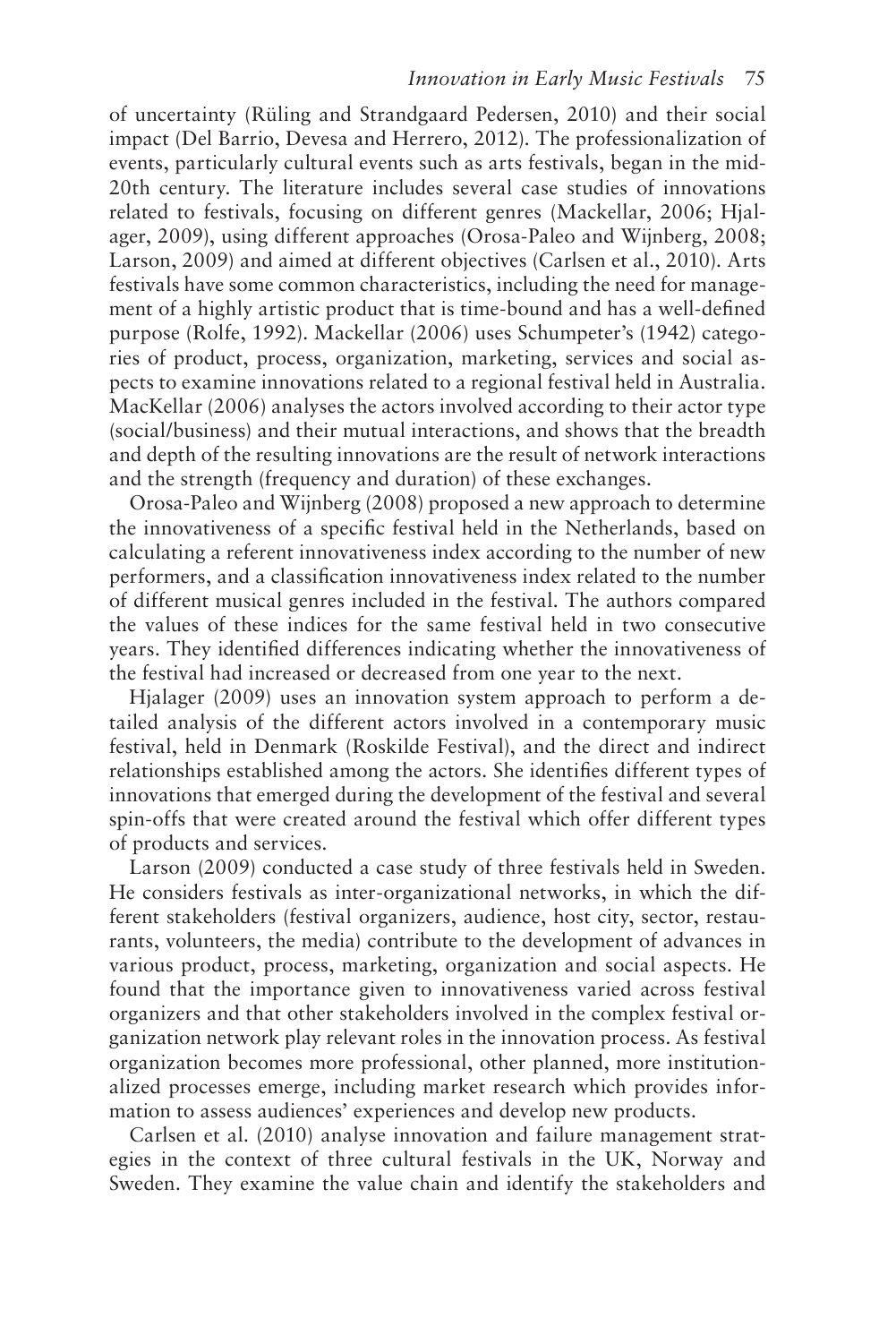various elements that contribute to festival success or failure. The authors conclude that partners and networks are essential for innovativeness and that failures can occur simultaneously with the introduction of innovations. They suggest that festival managers should try to identify success and failure cycles in order to prevent future failures.

One area where the identifcation of innovation is particularly complex is the arts. In this feld, it is diffcult to separate the originality of a performance from its innovativeness. For instance, Castañer and Campos (2002) claim that the generally accepted defnition of innovation (the frst offer by a company of a new or differentiated product or service) does not apply to the arts sector and that an artistic innovation can take the form of the programming of a work that is new to the feld (Castañer and Campos, 2002, [p. 32](#page--1-0)). Gohoungodji (2020) analyses three Canadian music festivals and suggests that artistic innovation is a process that involves numerous stakeholders, who sometimes collaborate over the production of a new artistic good, for example, related to staging. However, he also provides a detailed list of the different types of innovations that may emerge in this setting. Drawing on work on the innovation strategies implemented in festivals, Calvo-Soraluce and Viñals-Blanco (2014) studied the effect of social media on innovation. They found that social media can contribute to new product development and marketing and can transform the festival experience. In a review of the literature on innovation in music industry processes, Saragih, Simatupang and Sunitiyoso (2018) show the importance of interactions with various types of stakeholders in co-innovation and open and collaborative innovation processes, but do not delve into the diversity of possible strategies. Along similar lines, a study of knowledge transfer and exchange processes in an early music context (Castro-Martínez, Recasens and Jiménez-Sáez, 2013) shows that early music festivals are relevant as promoters of content innovations, which arise from the interactions among diverse stakeholders (musicologists, early music performers, producers and specialized and exigent audiences).

All of the above works are based on case studies and focus mostly on contemporary pop/urban music festivals. However, they add to our understanding of the different aspects of innovation in the context of festivals (domains, types, interactions, actors and other stakeholders, barriers).

This chapter focuses on early music festivals, which have some organizational, production and commercial aspects in common with other music festivals, but which have some specifc aspects, such as links to heritage sites and relationships with music education and musicology research centres.

## **Context**

The term 'early music' is generally used to describe music composed before 1800, although it can refer, also, to how this music is performed. It led to what is known as the 'Early Music Movement' (Butt, 2002). Musicology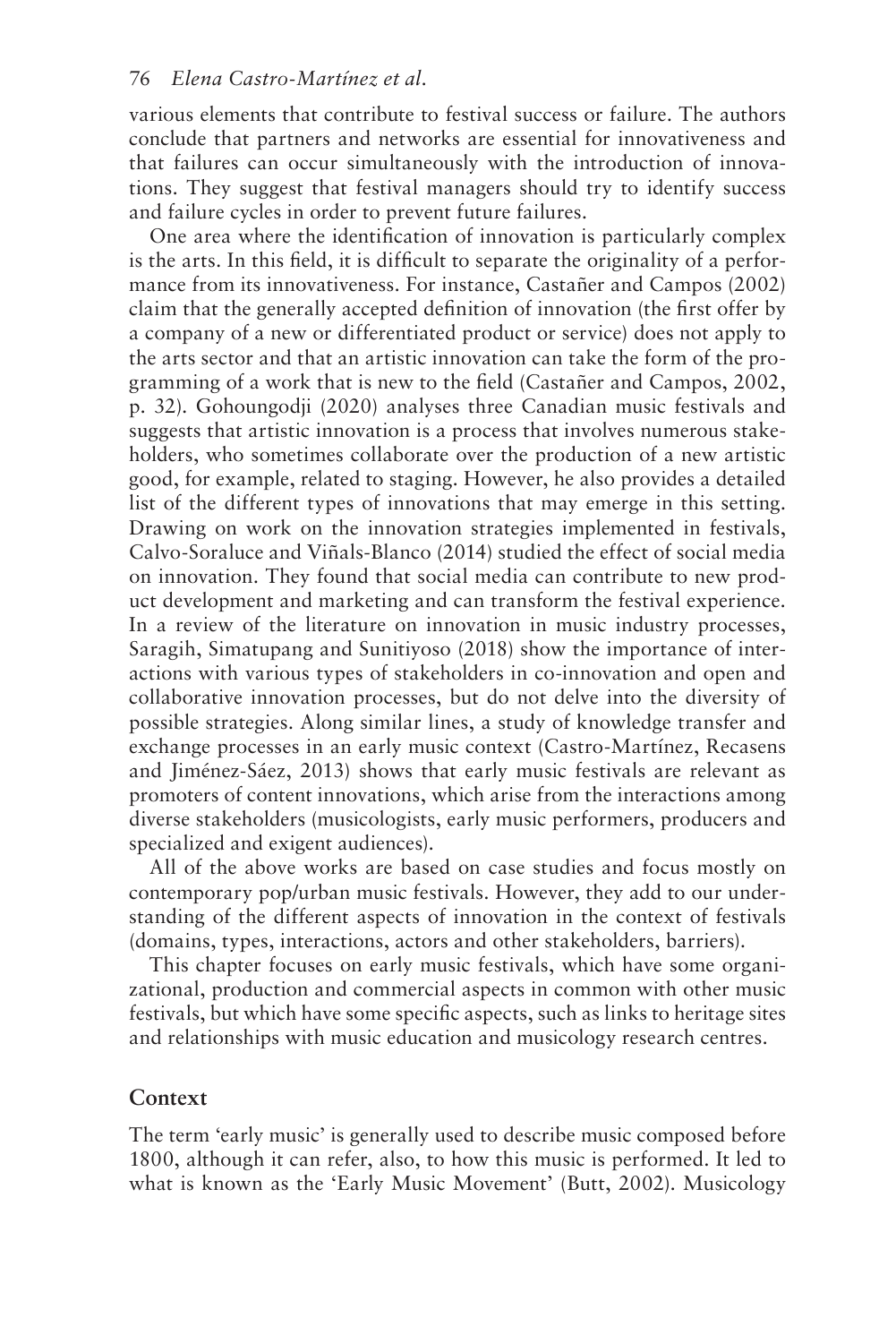research goes beyond the publication of results in books and journals and includes the transfer of new knowledge to music performers. The revival of early music has resulted in the organization of specialized festivals, currently numbering more than 300, mainly in Europe, and the existence of a specialized circuit. The success of these events has had a signifcant impact on music programming, with early music becoming increasingly more relevant. Alongside the integration of early music in mainstream music cycles, the sector has undergone a process of professionalization through the integration of organizational, funding and marketing systems from other sectors.

The different artistic ensemble models can be distinguished by type (from chamber groups and consorts, to choirs and orchestras); composition (regular members, guest soloists, ad hoc participation of different performers); function (occasional, stable administrative facility, reduced office) and funding (public/private, travel or production aid, structural grants from related institutions). There seems to be signifcant variability between ensembles from southern or peripheral Europe and those from countries with strong cultural policies (François, 2005). Early music festivals almost inevitably involve musicians from several different countries, which leads to intensive mobility of musicians across different continents.

The entities involved in the organization of early music festivals in Europe coalesced to form REMA, the European Early Music Network. REMA currently includes 122 active organizations, based in 22 European countries, involved in the production of early music festivals and concert series. REMA membership includes festivals (76), ensembles, orchestras, professionals and some festival networks (European Festivals Association and Nordic Early Music Federation, Irish Early Music Network). France accounts for the highest number members (25), followed by Italy (18), Belgium (9) and Germany, Spain and the UK (7). REMA works with other European cultural platforms to promote networking activity, publication of research and performance of joint projects.

## **Conceptual framework and methodology**

The study analyses three aspects related to innovation processes: frst, innovation types, second, the strategies and stakeholders involved in achieving them and, third, the benefts deriving from the innovative effort.

The innovation types are based on those defned by Schumpeter (1942), which underpin innovation surveys (OECD-EUROSTAT, 2005), but extending the conventional set of business domains (production, marketing, organization) to include services related specifcally to the creative industries. Miles and Green (2008) used the term 'hidden innovation' to describe innovations that, in their opinion, were excluded from current measures of innovation and were linked, in particular, to the cultural industries. They proposed a conceptual creative industries innovation framework to allow a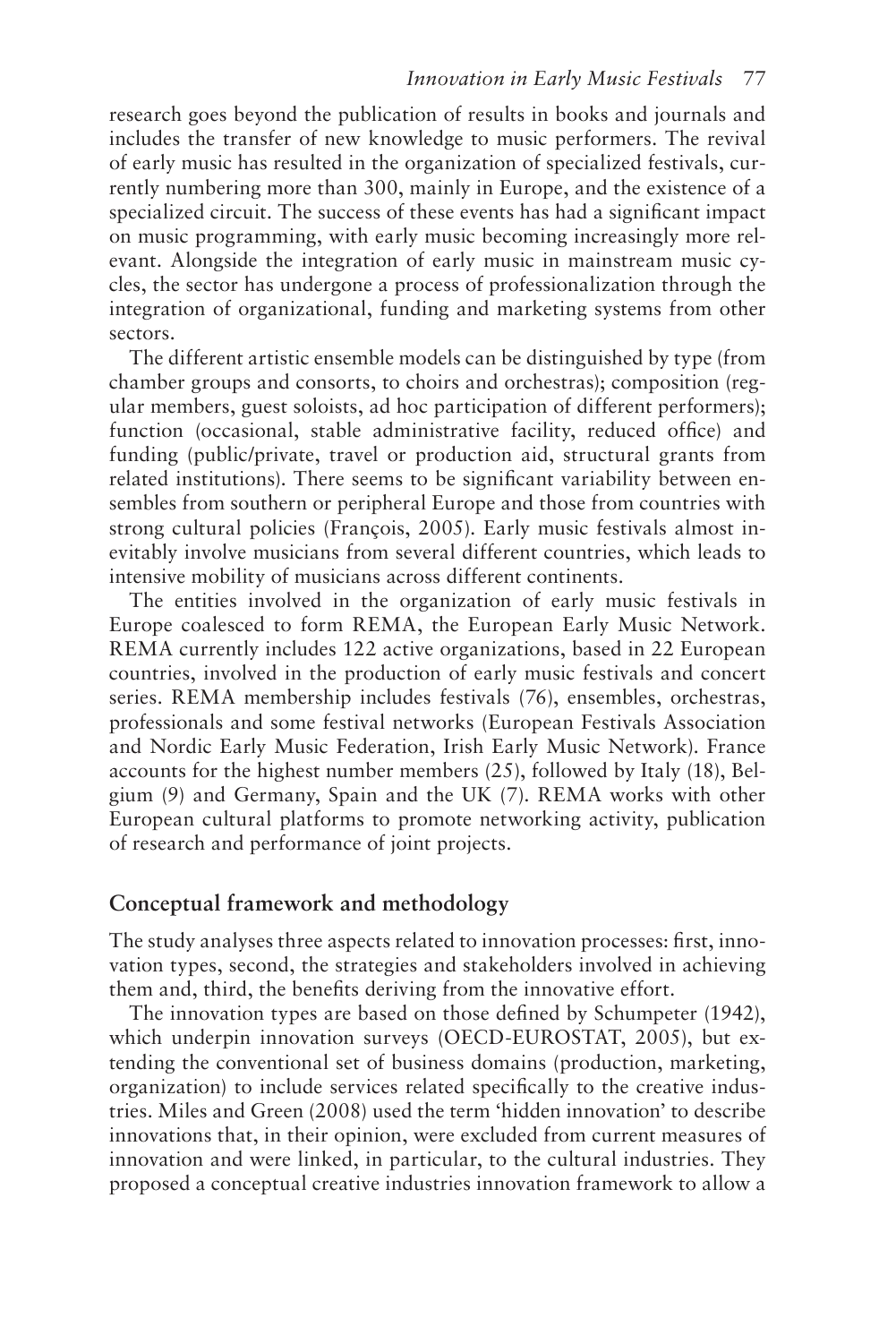precise and structured view of the various cultural industry areas where innovation is likely to emerge. Their conceptual framework has been applied in work on managing cultural innovation and cultural policy (Brandellero and Kloosterman, 2010; Jaw, Chen and Chen, 2012).

Miles and Green's (2008, p[p. 65–6](#page--1-0)7) conceptual framework categorizes creative industry innovations according to fve main culture-related process domains: general management and funding activities; production and pre-production; communication; product and user experience. They identify 15 potential innovation sites within these fve domains and their corresponding interfaces: (1) general administrative activities and fnancial management; (2) business model; (3) value chain location and positioning; (4) communication with suppliers and partners; (5) internal communication; (6) back-office/backstage production processes; (7) transactions;  $(8)$ marketing and customer relationship management; (9) product content; (10) performance and production processes; (11) product format; (12) product delivery; (13) user/product interface; (14) user interactions and (15) user capabilities.

In relation to strategies, the innovation literature suggests that innovators implement one or a combination of three basic strategies (Vega-Jurado et al., 2008): innovation based on their own resources and capabilities ('making'); innovation enabled by acquiring or renting knowledge, equipment or materials from a third party ('buying') and innovation facilitated by cooperation with some other entity ('cooperating'). All three strategies and their respective stakeholders are included in the model developed to analyse innovation in festivals.

The outcomes or benefts of innovation can be grouped into four areas (OECD-EUROSTAT, 2005, [p. 79](#page--1-0)): competition, demand and markets; production and delivery; workplace organization and other (relations, economy, society) which can be adapted to the cultural industries value chain.

Since we considered that the concepts and terms related to innovation might be unfamiliar to festival managers, the initial questionnaire that was developed for this study contained an exhaustive list of potential innovations in each area, the strategies and actors involved and the possible expected benefts. The draft questionnaire was discussed with the directors of three internationally recognized early music festivals in Spain and was revised based on their suggestions. The resulting draft was discussed with members of the REMA executive committee, whose suggestions related to other possible innovations helped to refne it further. The proposed project was presented at a REMA general meeting (June 2013) where we asked REMA members for their agreement to participate in the survey.

The questionnaire asked about innovation areas, strategies and benefts and was organized in several sections, as follows:

 1 General data on the festival: name, web site, start year, calendar of events, periodicity, mailing address and contact person.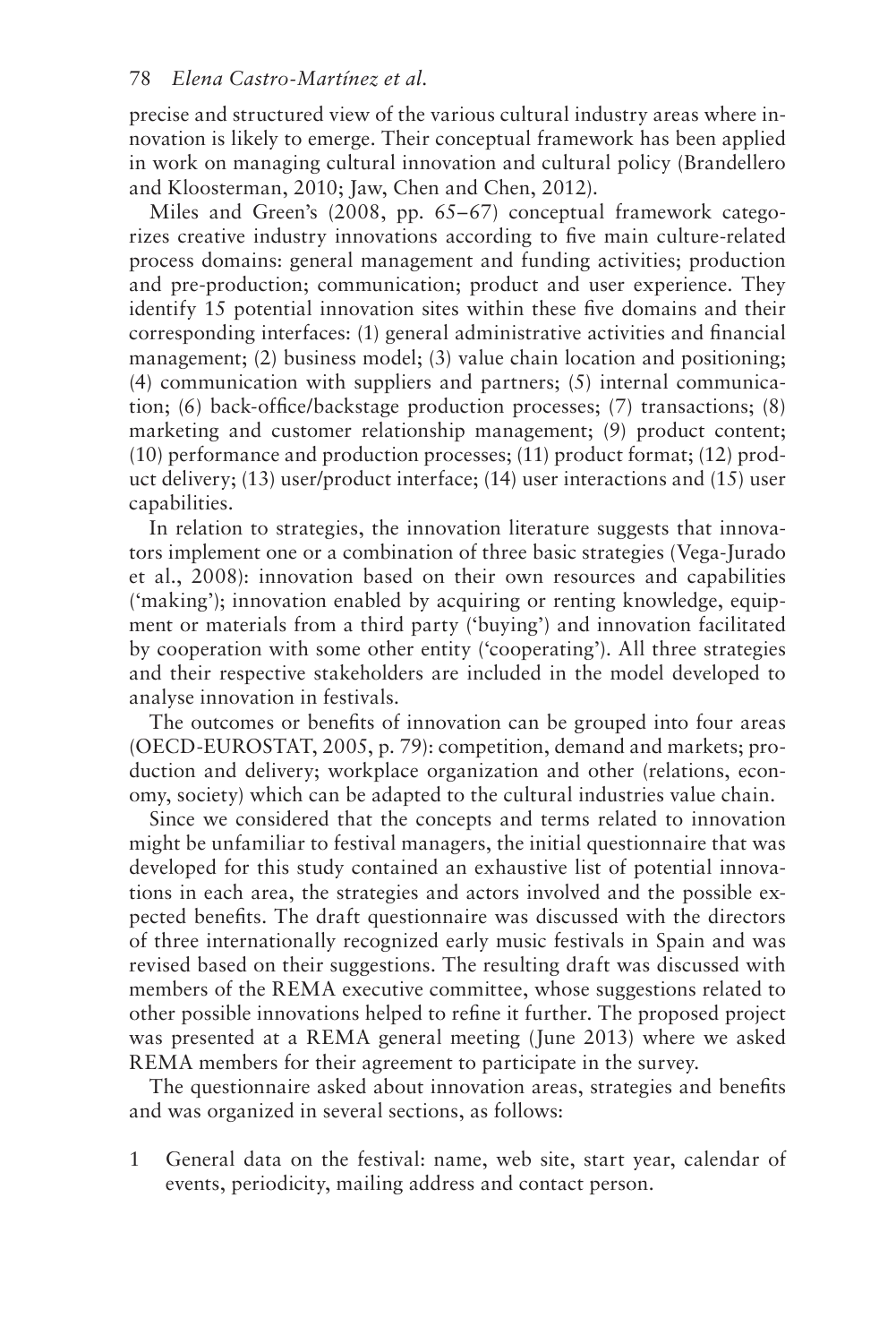- $\overline{2}$ Information related to the most recent festival (number of concerts, budget and funding sources, personnel), links between the festival and other initiatives in the region/town, membership of festival networks and participation in their activities.
- $\mathfrak{Z}$ Context: availability of financial resources, spaces, personnel and other information and services required for the festival organization.
- $\overline{4}$ Innovation types in main domains and their interfaces (see detail in Appendix 1).
- $\overline{5}$ Innovation strategies and the stakeholders involved, according to the taxonomy proposed by Vega-Jurado et al. (2008).
- 6 The results of innovative activities and the kinds of benefits obtained.

In the sections that asked about innovation types, respondents were given a list of possible innovations and could indicate all that applied. Questions about proposed innovations referred to the previous three years and respondents could choose among three answers: (1) YES, (2) NO and (3) Introduced before the reference period. There was space to add other innovations not included in the list provided; none of the respondents added any. In the section on benefts, the proposed list was based on the benefts identifed in the OECD-EUROSTAT Oslo Manual (2005), adapted to festivals. The analysis was based on counting the numbers of times the proposed alternatives were chosen.

The survey was administered online in two rounds – in September 2013 and January 2015. The preliminary results (2013) were presented at a REMA annual meeting held in autumn 2014. The second round of the survey received more responses – some from festivals that had not responded to the frst round and some which modifed previous responses and corrected errors.

## **Results and discussion**

#### *General information*

From the 58 festival organizers in 19 countries who were invited to respond to the questionnaire, 28 directors from 12 countries agreed to participate, but 4 failed to complete the innovation section and were dropped from the analysis. We achieved a response rate of over 40% was obtained which included a wide representation of countries. All the festival directors involved authorized use of individualized data. Appendix 2 provides a list of the festivals that provided completed questionnaires.

The festivals exhibit several differences related to their longevity (birthdates ranging from 1920 to 2010), budget (ranging from  $\epsilon$ 42,000 to  $\epsilon$ 2.5 million) and number of concerts (ranging from 6 to 150). In terms of funding, on average, 65% of total revenue comes from regional and local public entities, 17% from ticket sales and the remainder from a mix of cultural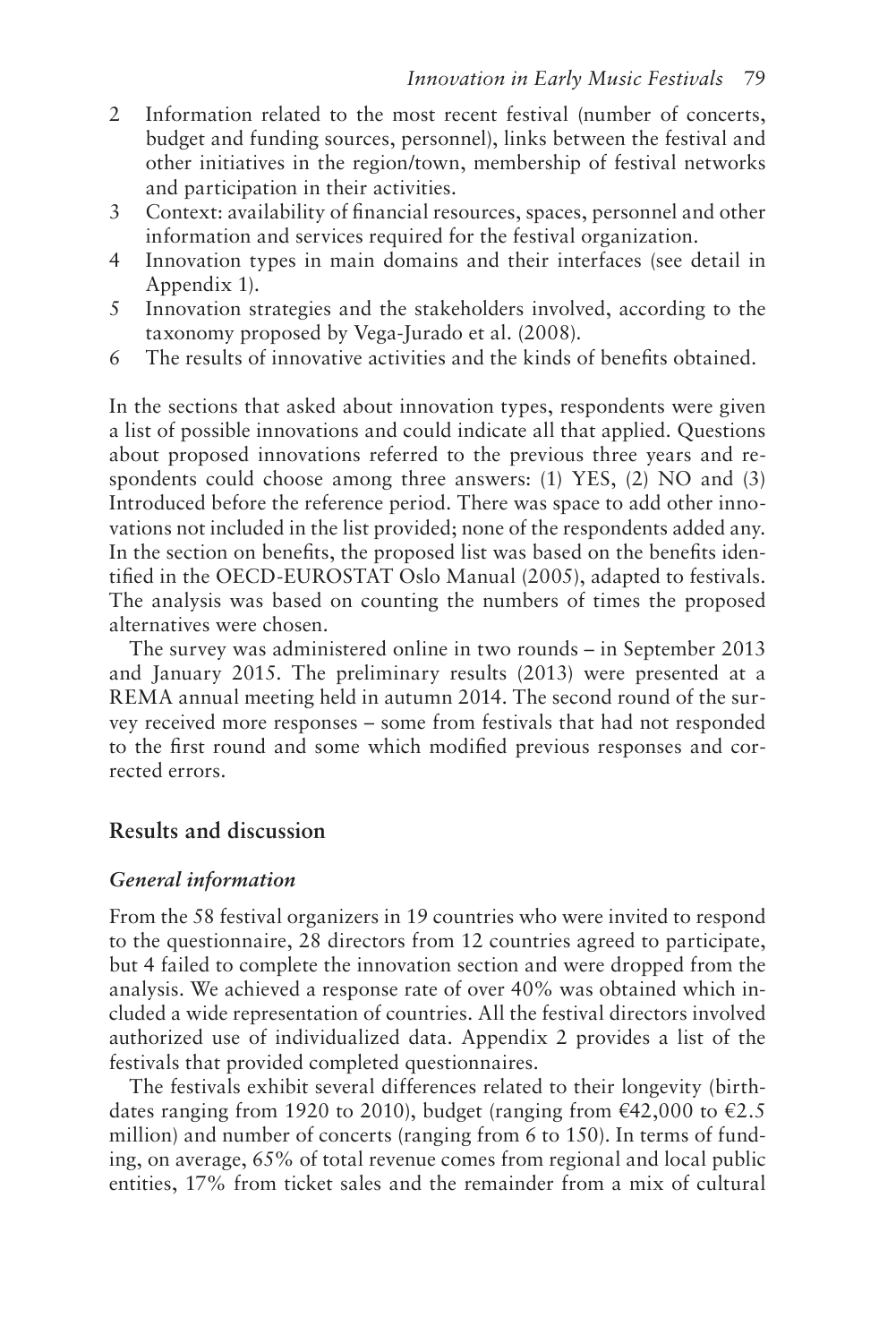associations, private sponsors and festival merchandising (recordings), programmes and advertising. All of the festivals were held annually – in spring (26%), summer (37%) or autumn (26%) (some festivals also programme concerts for the winter months) – and lasted around a week to ten days. Certain festivals are specifc to particular cities and, although a few are held in European capitals (Copenhagen, Stockholm, Ljubljana), most are located in smaller cities and towns – often with an important historical heritage. Most concerts are held in historic buildings (churches or palaces), which offer more suitable acoustics for early music, which was conceived for such spaces. However, some festivals prefer modern music halls that allow larger seating capacity (higher income). Some festivals are multi-site, that is, they include concerts held in different locations in a given geographical area; for example, the Utrecht festival involves over 20 cities in the Netherlands and Belgium and the Úbeda and Baeza Festival includes concerts held in both of these towns and another eight nearby small towns.

The festivals are organized as non-proft cultural charities (42%), nonproft non-governmental organizations (NGO) (29%), private entities (17%) and public entities (13%). Festival managers reported that organizing bodies had remained the same for several years and no other organizational innovations were identifed. The organizational structures of these festivals tend to be limited; they involve full-time annual employment of one to fve employees (mean 1.5) and part-time employment of between one and seven employees per year (mean 1.8 and mode 1). During the time that the festival runs, another 1–40 individuals are employed (mean 7). Two of the festivals (Haute Jura and Ribeauville) have no paid staff; they are run solely by volunteers who have been members of the organizing cultural charity for more than 40 years. Similar to popular music festivals, volunteers are recruited to work at early music festivals directly via the web, posters and job boards or through local entities such as cultural associations, universities and city halls. Although volunteers are important for the development of the festivals, they are not as numerous as in popular music festivals (mean for early music festivals is around 15).

Regarding funding sources, most festivals are funded from a variety of sources: ticket sales, local, regional and national grants, cultural associations, private sponsors, advertising, sales of recordings of previous concerts and sales of other cultural products, with large differences among festivals in the proportions of each of these sources of revenue. Only four reported a single source (public funding). None of the festivals reported using crowdfunding and none stated that they had included a new source of funding in recent years; no innovations in funding mechanisms were identifed.

Given the importance of context for the development of innovations, festival organizers were asked about the availability of appropriate conditions, professionals, knowledge and the services required to organize the festival. Most organizers responded that there was good availability of all these aspects and many claimed to have sufficient musicology research resources,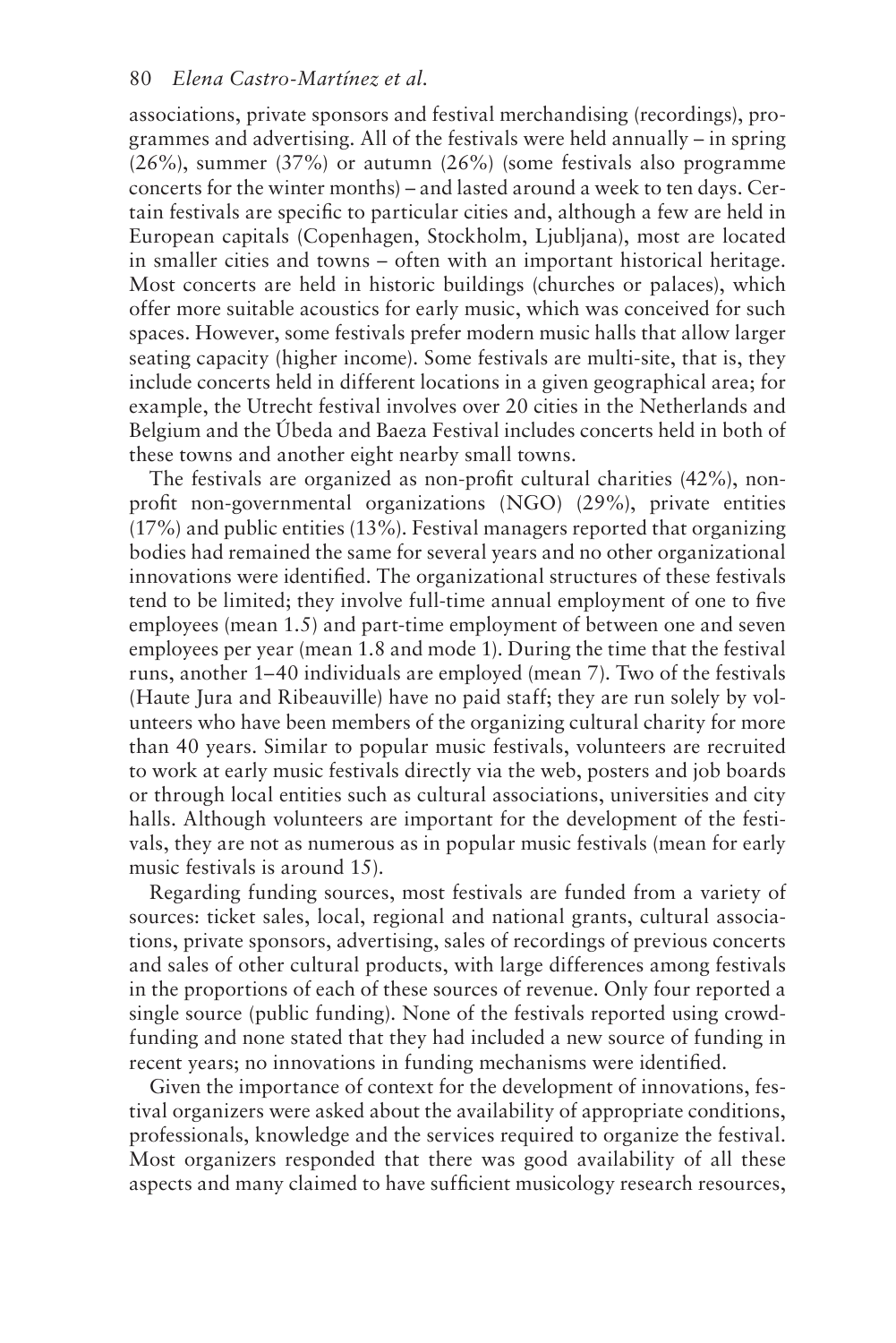which is a singular aspect of early music festivals. Only one festival, Gregynog, which is held in 'a remote rural area of Wales' (according to the respondent), reported diffculties related to getting access to large musical instruments and availability of specialists in the local area to tune old instrument; the organizers were required to hire in this expertise – usually from London.

#### *Innovation areas*

We grouped the identifed innovations in two broad groups: (a) preproduction, production and product; and (b) commercialization, communication and marketing.

#### *Production, pre-production and product*

Most festivals are themed: the theme or motto might commemorate the birth or death of a composer or poet, or be related to a local historical event, and is intended to increase the attractiveness of the festival to the public. Less than half of the festivals considered sponsors' interests or local preferences, which is evidence of their considerable autonomy.

For most festivals, the participation of new and foreign artists was not an innovation, nor was the performance of music never performed in modern times or new approaches to the interpretation of well-known compositions, or the re-reading of known pieces because such offerings are part of their essence and the interests of their most loyal audience. This highlights the importance of links with universities and musicology research centres and relations with other early music festivals and cultural entities. Regarding contents, some directors stressed the need for the programmes to contain works and performers well known to the loyal audience year after year, i.e. to combine innovation with tradition, as this loyal audience expects their familiar or favourite pieces as well as known interpreters.

Some festivals organize parallel activities that provide opportunities for young musicians or are used to present awards. To increase their audiences, many (67%) of festivals provide educational concerts or performances aimed specifcally at children, dance shows and other forms of artistic expression. They also offer lectures, discussions and flms about the lives of contemporary composers, musical instrument workshops and courses for new performers. These parallel activities are aimed at providing audiences with a better understanding of early music and the range of activities is designed to attract a more diverse audience.

A few festivals referred to staging innovations, related to the use of lighting, audiovisual resources or props or sensory experiences to submerge the audience in the atmosphere of the period, the context or the ceremony for which the piece was conceived; 50%–60% of festivals have never introduced such innovations and perform the concerts in a traditional way and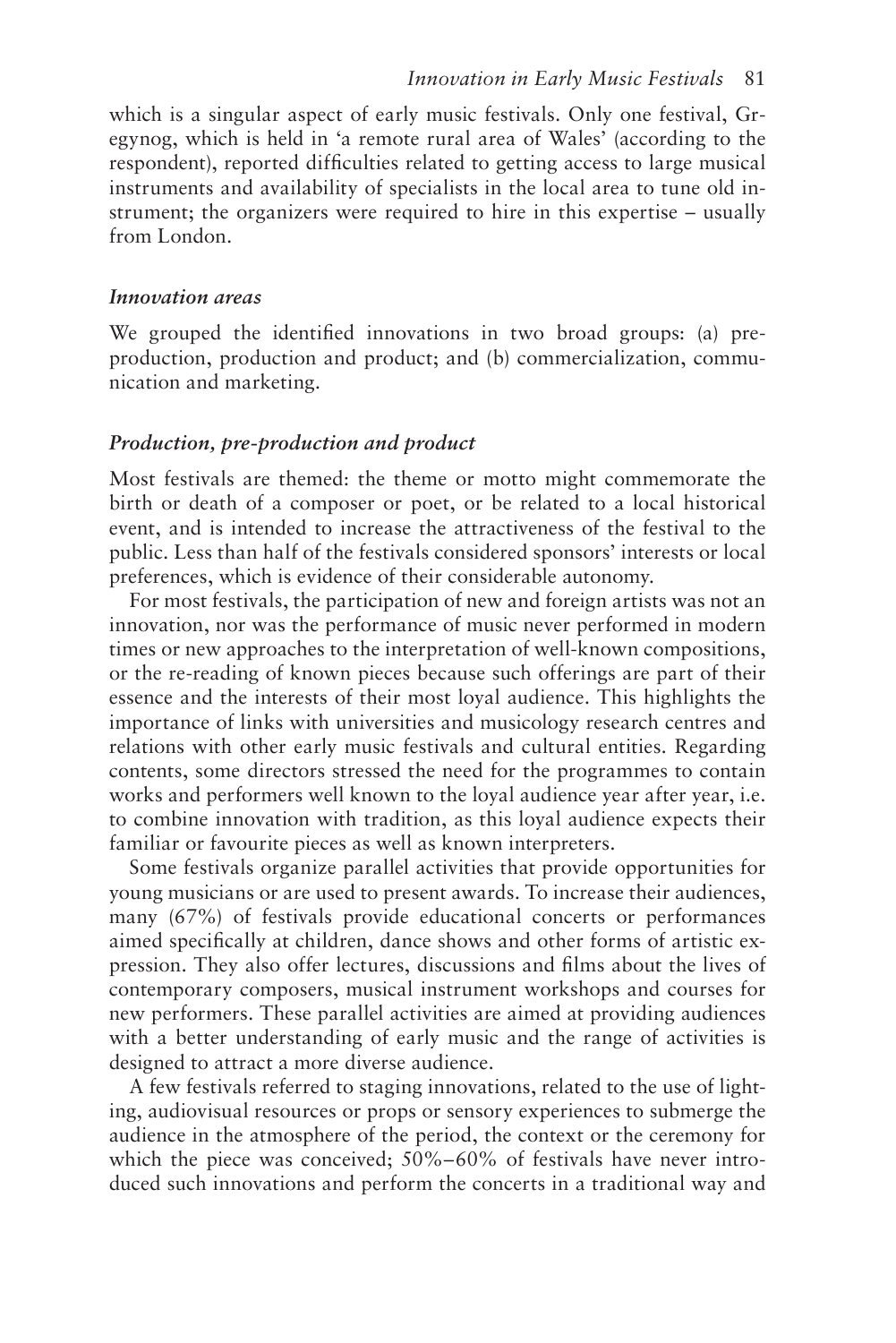in the same venues year after year, usually churches and other buildings that constitute the historical heritage of the cities in which they are held. However, more than 60% of festivals had offered concerts in new venues in the previous three years, including newly restored or newly discovered historical or artistic spaces and 'contemporary' spaces such as science museums, gardens, shopping malls or bars and natural areas that might attract younger audiences. Also, a few festivals had organized concerts at unusual times (midnight or in the morning), in conjunction with special shows, for example, outdoor shows for children, or innovative use of the physical space such as mats rather than conventional audience seating.

New product formats include live simultaneous broadcasting of concerts outside the concert venue. Two festivals project shows on screens outside the venue or in cinemas, 5 had installed screens in historic or artistic buildings with adequate acoustic conditions to allow a satisfactory experience, 11 festivals offer live broadcasting on the radio and 12 festivals provide live streaming on the web. The live streaming had been confned to particular days, for example, 21 March, which is the European Day of Early Music, and involved only selected parts of past concerts. Half of the festivals offered digital products (CDs, DVDs) related to their past concerts; none offered MP3 formats. Product format innovations fall into the product delivery and user interface category and are highly dependent on the festival budget. Artists are paid according to the media employed to distribute their performances; in other words, they receive royalty payments if the concert is recorded for sale or public dissemination. All but one of the respondents indicated that budgetary constraints were a determinant of programme contents and said, also, that the media rarely paid copyright application fees.

To complement the festival concerts and, thus, enrich their content, festivals have introduced new parallel activities, such as meetings with the artists, conferences, dinners, talks, workshops, awards ceremonies and presentations of new recordings. The frst two were the most frequent; the others apply to only a few festivals.

Due to the small numbers of recordings available from niche local or national producers, more than half of the festivals allowed different record companies to sell their recordings in festival shops to allow festival audiences to buy recordings by artists they are interested in, although recorded elsewhere. This was considered to make a signifcant contribution to the dissemination of early music.

#### *Commercialization, communication and marketing*

Commercialization, communication and marketing innovations were identifed in terms of ticket prices, discounts and sales outlets, and the mechanisms used to interact with audiences and to publicize the festival's activities.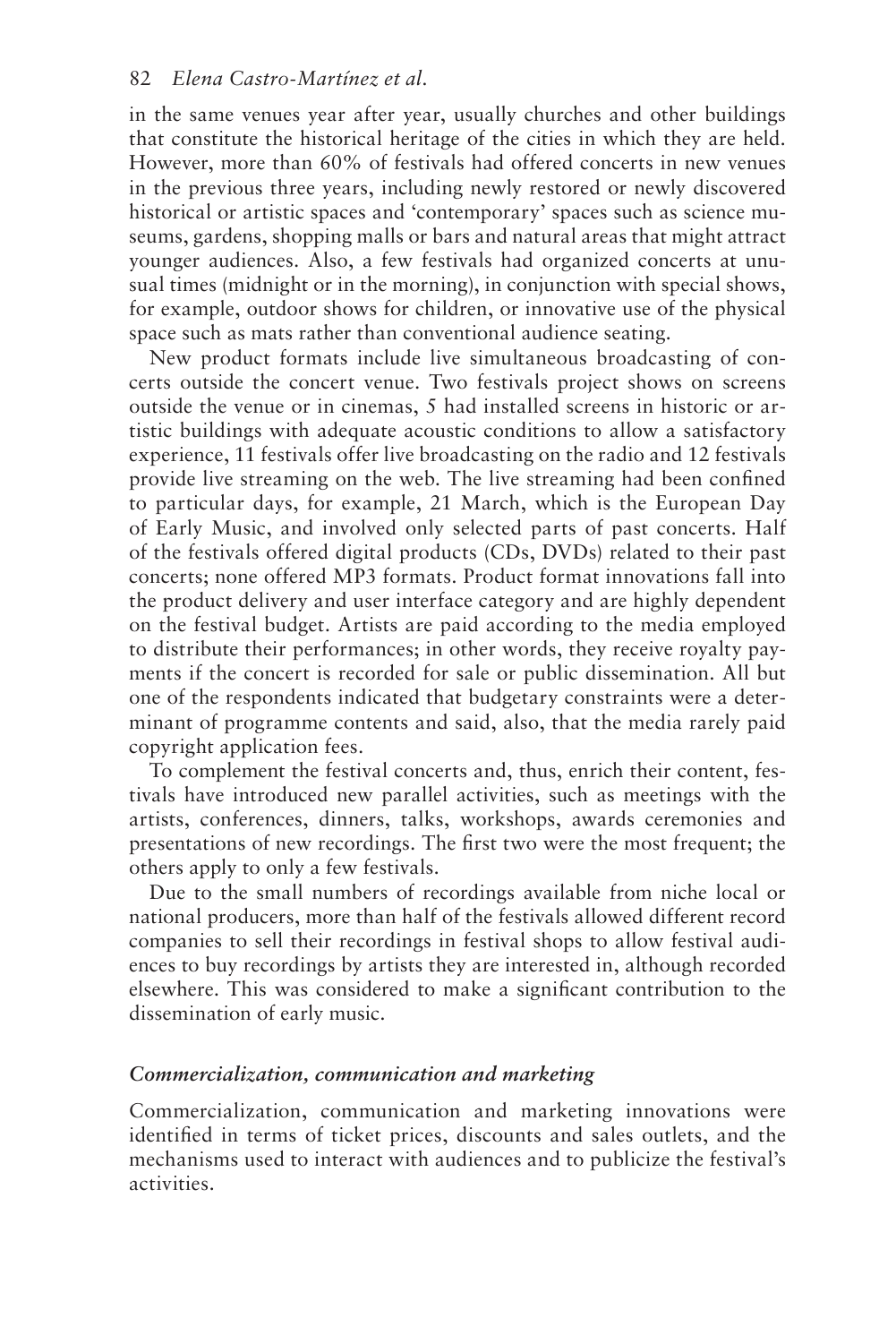Innovations in ticket pricing for regular audiences included packages providing entry to several concerts or the whole festival, packages combining festival concerts with other cultural activities and packages that include concerts in other festivals and hotel accommodation. Most festivals offered the frst two types (66%), but only a few offered deals that included other activities or other festivals and hotel accommodation which imply coordination with other entities. The small numbers of staff involved in early music festivals makes such coordination diffcult and consequently sales are carried out by traditional mechanisms.

Most festivals offer special rates for young people aged under 18 and for students. Only a few offered discounts for pensioners, unemployed people, large families, groups, education centres or groups at risk of exclusion. Regarding ticket sales and cancellations, none of the respondents reported development of smartphone apps for ticket sales and cancellations were possible only in three festivals.

Nine festivals reported some type of customer loyalty schemes based on identifcation systems for regular customers, 11 declared no loyalty scheme and 4 did not answer. The benefts of the schemes that were offered were advance booking, reserved seating, discounted tickets and a newsletter providing details of forthcoming events.

Fewer than half of the festivals provide advance information on planned activities or advance ticket sales, via email. Most festivals interact with users via phone, email and Facebook; a few use social media, such as Twitter, SMS or MMS, or online forums or blogs. The scarce use of many of these means is again due to the need for additional specialized staff which are unaffordable for these festivals.

Ten festivals had conducted audience satisfaction surveys to identify potential improvements. The York festival had been administering such surveys since 1986; the others since 2005. Some conducted annual surveys, others conducted them every two or three years.

Most festivals engage in a range of intensive activities to publicize their festival programmes (via the festival website, a local website, local press, radio and TV channels, journals, classical music radio stations). However, early music is poorly represented on national general-interest TV channels and classical music TV shows, confrming that it remains a minority genre. Finally, very few festivals offer smartphone information applications.

The results of our survey show that almost all the festivals had introduced some commercial or communication innovations, the most radical related to very large festivals (Utrecht and Göttingen) and very small festivals with limited budgets (Úbeda and Baeza, the International Bach chamber music festival, the Copenhagen Renaissance Music Festival, the Wunderkammer and the Day of Early Music in Alden Biesen). It seems that the capacity to innovate in these areas depends not just on fnancial capabilities but also and perhaps more so on the creativity and commitment of managers and volunteers.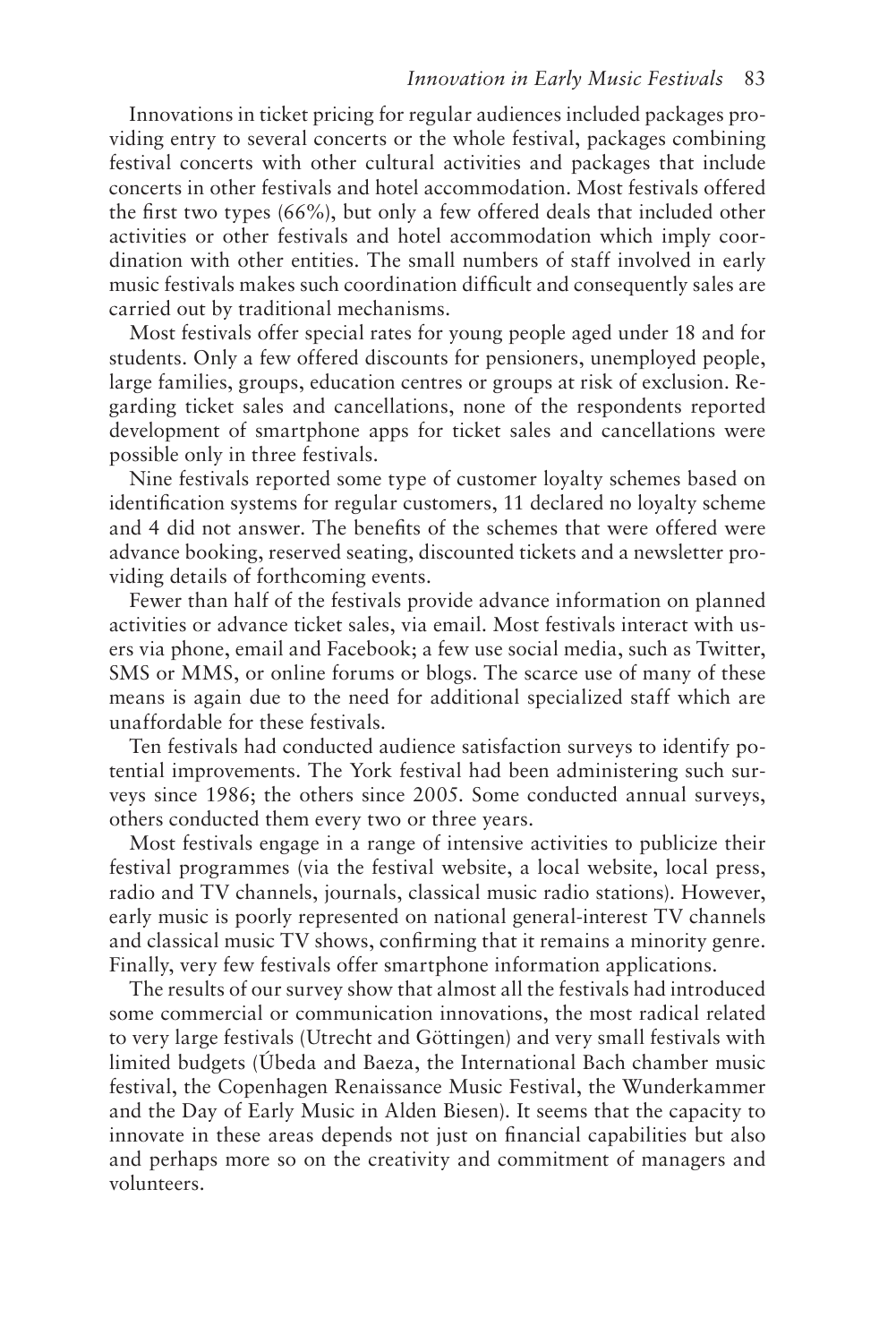#### *Innovation strategies*

The festivals identifed the strategies used to achieve the innovations described above, specifcally, making, using their own means (64%), buying from companies (10%) and cooperating with other entities (27%). In contrast to innovation in other sectors, buying is not the main strategy except in the case of technological communication innovations.

The respondents identifed 26 types of stakeholders, including festival associations belonging to REMA, artists, research centres, music schools, local and regional governments (tourism and cultural actors), sponsors, materials and equipment suppliers, volunteers and general and specialized music media. Depending on the type of innovation, the festivals interacted with all of these stakeholders.

Some innovations are related to festival content (new artists, revivals, new approaches to the performance of well-known works) and are based mostly on own resources, although some were achieved in collaboration with early music festival networks, artists, research centres and music schools. Several festivals had links to local research institutes and music schools. Collaborations with early music networks and artists, universities and music schools involve international and local actors, which is in line with the fndings in Martin and Moodysson (2011) for moving media (TV production, digital arts and design, development of computer games software, etc.).

Innovations in production and staging, such as use of audiovisual material, new sound designs, new lighting or unconventional venues, tend to be in collaboration with equipment suppliers and local authorities. Introducing festival audiences to a different experience often involves other local culture and tourism actors.

Marketing and communication innovations tend to involve universities and music schools, local and specialized media and volunteers with social media skills.

#### *Innovation outcomes*

Festival managers identifed the following as possible benefts of the innovations implemented: larger and more diversifed audiences, increased ticket sales/revenue, new festival sponsors, larger amounts of sponsorship, increased involvement of local and new stakeholders in the development of the festival, reduced production and organization costs and improved prestige and enhanced public image of the festival.

In the case of almost all the festivals, innovative efforts resulted in larger and more diversifed audiences and, therefore, higher ticket revenue and greater visibility and prestige. A small number of festivals had achieved reduced costs or gained new sponsors.

The questionnaire asked which of the suggested benefts had been achieved and their importance (high, moderate, low). The responses showed that the benefts were considered to be mostly moderate (46%) or high (35%).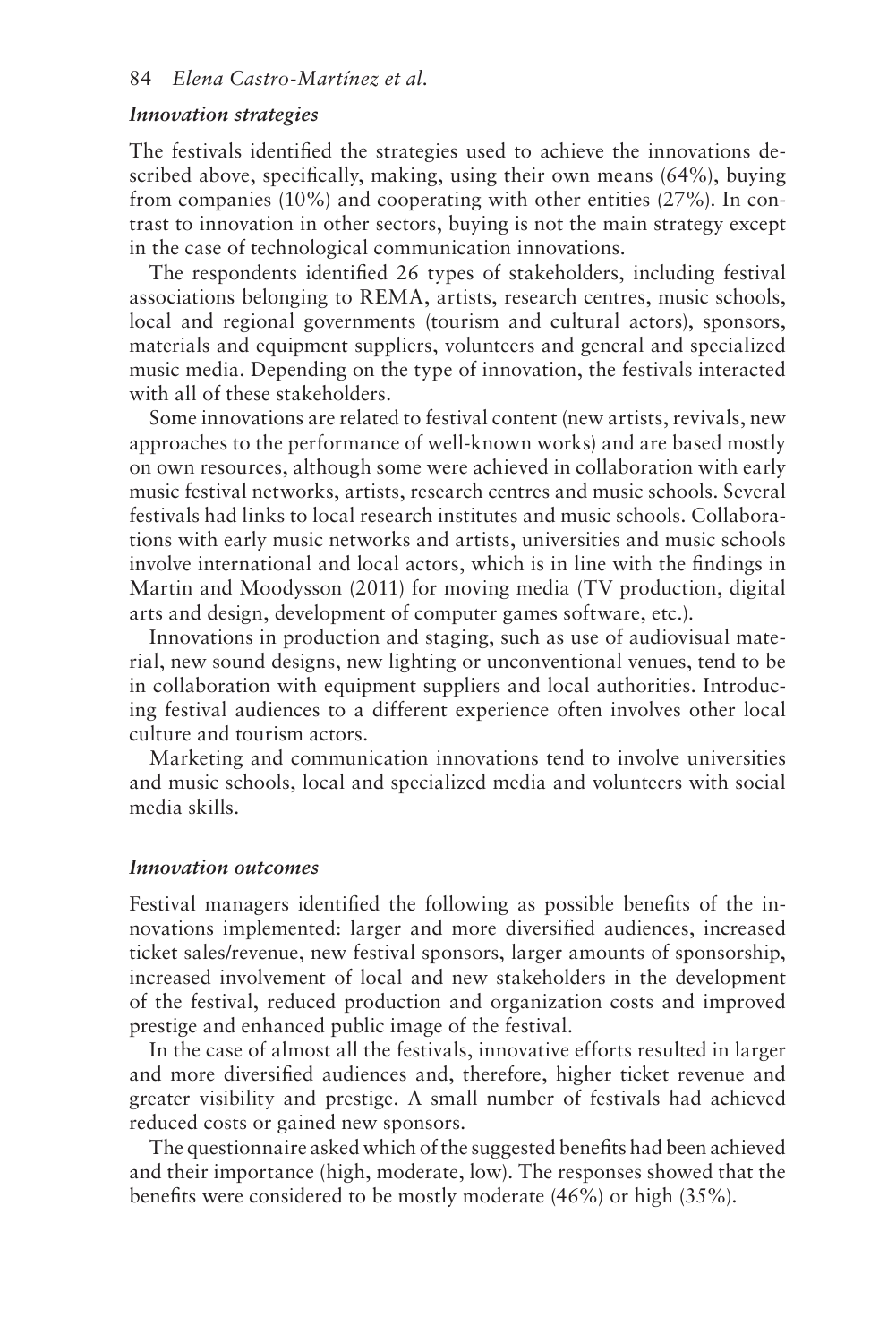Greater visibility and prestige increase the profts from early music festivals. Larger and more diversifed audiences guarantee the future of early music festivals, despite their niche status. The innovations introduced are allowing early music festivals to be seen as important cultural events, with signifcant impact on their host cities and regions, and as relevant platforms for international cultural cooperation.

## **Conclusions**

This study contributes to current knowledge on innovation in the creative industries by shedding light on innovation types, strategies and benefts in the context of early music festivals, a sort of cultural festival, which usually take place in historical places, aimed at generally local and specialized audiences. This is the frst in-depth study of innovation in this context and has provided the expected better understanding of the areas of innovation, strategies and outcomes achieved in this kind of cultural festivals. Methodologically, the study demonstrates the importance of identifying these activities to allow festival managers to appreciate their capacity for innovation.

Preliminary work with festival directors to identify potential innovation areas and possible innovations, allowed the design of a questionnaire that helped directors to conceptualize, refect and structure their innovative activities, which they had been doing intuitively, and could be applied to other cultural festivals.

Based on our sample, early music festivals develop different types of innovations and also use different innovation strategies, most notably cooperation with other stakeholders. In terms of product and production, the festivals combine innovation with tradition, as most loyal audiences are familiar with early music and, along with interesting novelties in content, performance or staging, they expect to hear their familiar or favourite pieces. Regarding the outcomes of the innovative effort, festival directors were aware that their innovations had led to improvements, the most intangible being increased prestige and the most tangible being bigger and more diversifed audiences. However, they were aware, also, that these innovations had not translated into reduced production or organizational costs or involvement of new stakeholders or sponsors.

Almost all respondents had introduced some of the possible innovations identifed for each innovation area, but there were differences among them. Innovative capacity related to these festivals does not depend on budget or the numbers of people involved as staff or volunteers; both the largest festivals and those with very small budgets reported high numbers of innovations. It seems that innovations depend on the creativity and amount of effort expended by the individuals involved in the festival organization, but this is an aspect that was not addressed in the questionnaire and would require further research.

The results of this study show that content related product innovations (e.g., premieres of recently discovered compositions or pieces not performed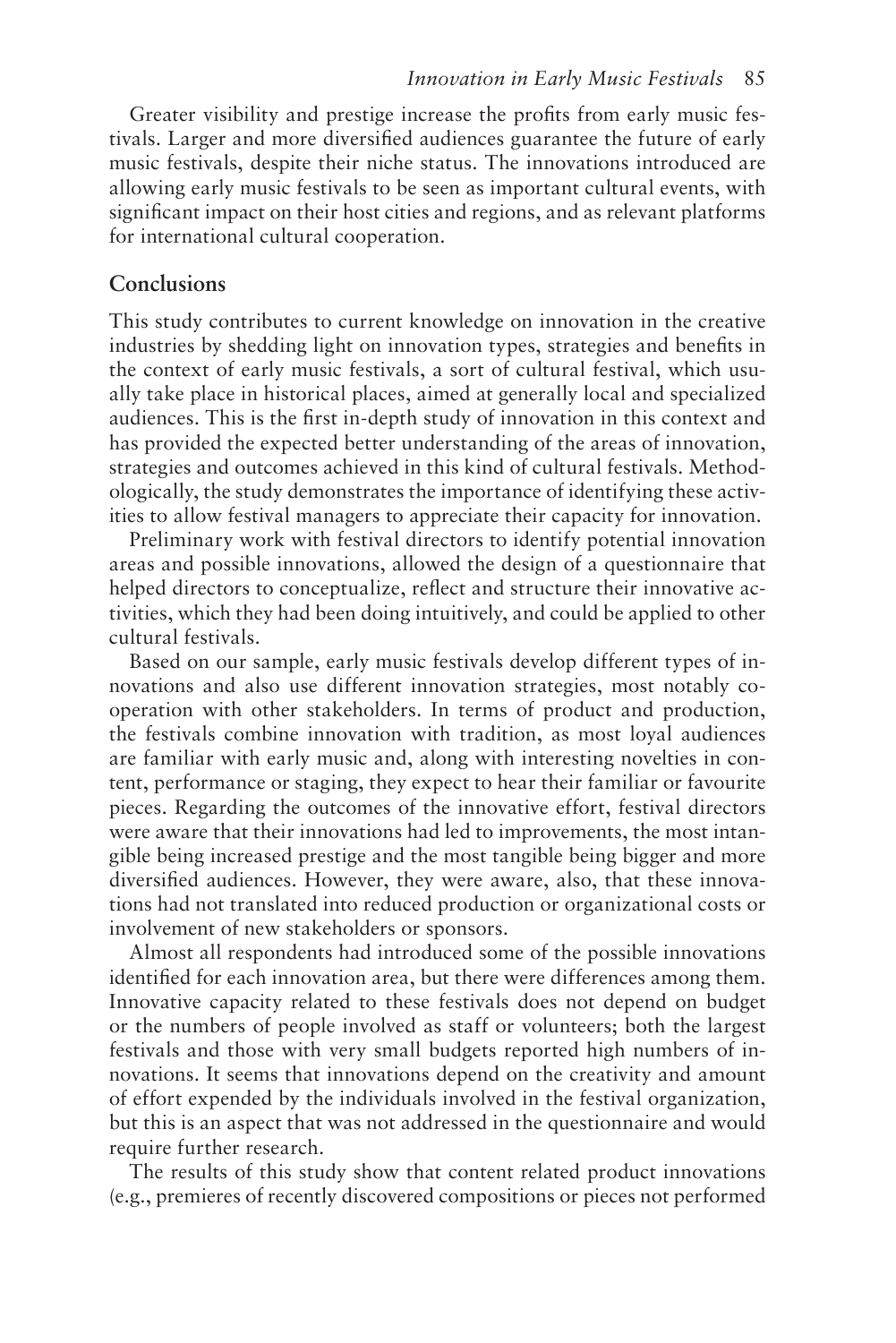#### 86 *Elena Castro-Martínez et al.*

in modern times), depend heavily on musicology research and music performances, that is, on research in the humanities, and the festivals' links to musicology research and interpretation schools. This is similar to Pavitt's (1984) science-based sectors, which depend on new knowledge, and complements the fndings in Zukauskaite (2012) that universities contribute to innovation through joint competence building, changes to market concepts and new social corporate responsibility actions.

This study has two main limitations. On the one hand, the sample of respondents, although representative of the population studied, is small. On the other, festival managers were unable to specify whether their innovative activities had been aimed only at their respective event or included all early music festivals. This is not surprising since they have not previously been asked to refect in detail on this dimension of their activities. It would be interesting to know to what extent the innovations identifed had occurred in other types of classical music festivals and, especially, whether those innovations not identifed for early music festivals (general administrative activities and fnancial management, business model, value chain location and positioning, communication with suppliers and partners, internal communication and transactions) applied to other cultural festivals.

## **Acknowledgements**

The authors are grateful to the European Early Music Network (REMA) and the festival organizers who agreed to respond to the questionnaire. We are especially grateful to Peter Pontvik and Helena de Winter, chairman and executive secretary of REMA when the survey was conducted, who enthusiastically involved themselves in the project. We acknowledge helpful contributions on questionnaire design and piloting from the directors of three Spanish early music festivals: Esperanza Asiain (Estella), Javier Marín (Úbeda y Baeza) and Alberto Martín (Pórtico de Zamora).

The authors would like to thank two anonymous reviewers for their constructive comments.

A preliminary version of this article was presented and discussed at the 15th International Conference on Arts and Cultural Management (AI-MAC), held in Ca' Foscari University of Venice, Italy, June 23–26, 2019.

#### **References**

- Asheim, B., Coenen, L., Moodysson, J. and Vang, J. (2007) 'Constructing knowledge-based regional advantage: Implications for regional innovation policy', *Int. J. Entrepreneurship and Innovation Management*, 7(2–5), [pp. 140](#page--1-0)–155.
- Baumol, W. and Bowen, W. (1965) 'On the performing arts: The anatomy of their problems', *The American Economic Review, Papers and Proceedings*, 55, pp. 495–502.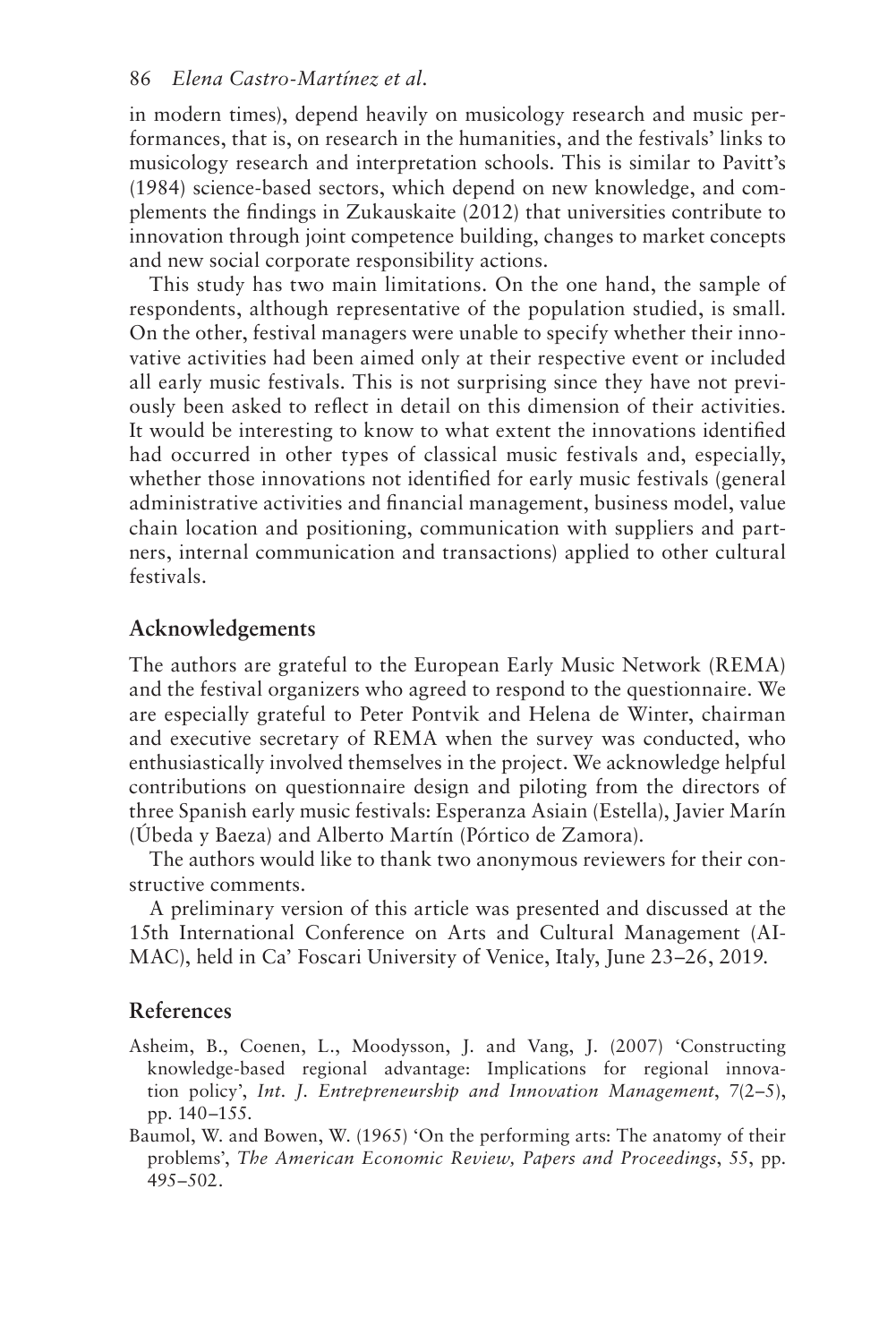- Benghozi, P.-J. and Salvador, E. (2016) 'How and where the R&D takes place in creative industries? Digital investment strategies of the book publishing sector', *Technology Analysis & Strategic Management*, 28(5), pp. 568–582. [https://doi.](https://doi.org/10.1080/09537325.2015.1122184)  [org/10.1080/09537325.2015.1122184](https://doi.org/10.1080/09537325.2015.1122184)
- Brandellero, A.M.C. and Kloosterman, R.C. (2010) 'Keeping the market at bay: Exploring the loci of innovation in the cultural industries', *Creative Industries Journal*, 3(1), pp. 61–77. [https://doi.org/10.1386/cij.3.1.61\\_1](https://doi.org/10.1386/cij.3.1.61_1)
- Butt, J. (2002) *Playing with History: The Historical Approach to Musical Performance*. Cambridge-New York: Cambridge University Press. [https://doi.](https://doi.org/10.1017/CBO9780511613555)  [org/10.1017/CBO9780511613555](https://doi.org/10.1017/CBO9780511613555)
- Calvo-Soraluce, J. and Viñals-Blanco, A. (2014) 'Stimulating attendees' leisure experience at music festivals: Innovative strategies and managerial processes', *Global Journal of Management and Business Research: F Real Estate Event & Tourism Management*, 14(2), [pp. 38](#page--1-0)–52.
- Carlsen, J., Andersson, T.D., Ali-Knight, J., Jaefer, K. and Taylor, R. (2010) 'Festival management innovation and failure', *International Journal of Event and Festival Management*, 1(2), [pp. 120](#page--1-0)–131.<https://doi.org/10.1108/17852951011056900>
- Castañer, X., and Campos, L. (2002) 'The determinants of artistic innovation: Bringing in the role of organizations', *Journal of Cultural Economics*, 26, pp. 29–52.<https://doi.org/10.1023/A:1013386413465>
- Castro-Martínez, E., Recasens, A. and Jiménez-Sáez, F. (2013) 'Innovation systems in motion: An early music case', *Management Decision*, 51(6), pp. 1276–1292. <https://doi.org/10.1108/MD-11-2011-0433>
- Chaminade, C., Martin, R. and McKeever, J. (2021) 'When regional meets global: Exploring the nature of global innovation networks in the video game industry in Southern Sweden', *Entrepreneurship* & Regional Development, 33(1–2), pp. 131–146.<https://doi.org/10.1080/08985626.2020.1736184>
- Del Barrio, M.J., Devesa, M. and Herrero, L.C. (2012) 'Evaluating intangible cultural heritage: The case of cultural festivals', *City, Culture and Society*, 3(4), pp. 235–244.<https://doi.org/10.1016/j.ccs.2012.09.002>
- François, P. (2005) *Le monde de la musique ancienne. Sociologie économique d'une innovation esthétique*. Paris: Economica.
- Getz, D. (2008) 'Event tourism: Defnition, evolution, and research', *Tourism Management*, 29(3), pp. 403–428[. https://doi.org/10.1016/j.tourman.2007.07.017](https://doi.org/10.1016/j.tourman.2007.07.017)
- Gohoungodji, P. (2020) 'How do artists innovate on scene? Understand the implementation of artistic innovation through three Canadian music festivals', *International Journal of Strategic Management*, 20(1), [pp. 67](#page--1-0)–78. [https://dx.doi.](https://dx.doi.org/10.18374/IJSM-20-1.7)  [org/10.18374/IJSM-20-1.7](https://dx.doi.org/10.18374/IJSM-20-1.7)
- Hjalager, A-M. (2009) 'Cultural tourism innovation systems. The Roskilde festival', *Scandinavian Journal of Hospitality and Tourism*, 9(2–3), [pp. 266](#page--1-0)–287. <https://doi.org/10.1080/15022250903034406>
- Jaw, Y-L. Chen, Ch-L. and Chen, S. (2012) 'Managing innovation in the creative industries – A cultural production', *Innovation: Management, Policy & Practice*, 14(2), [pp. 256](#page--1-0)–275[. https://doi.org/10.5172/impp.2012.14.2.256](https://doi.org/10.5172/impp.2012.14.2.256)
- Larson, M. (2009) 'Festival innovation: Complex and dynamic network interaction', *Scandinavian Journal of Hospitality and Tourism*, 9(2–3), pp. 288–307. <https://doi.org/10.1080/15022250903175506>
- Lazzeretti, L. (2003) 'City of art as a high culture local system and cultural districtualization processes: The cluster of art restoration in Florence', *International*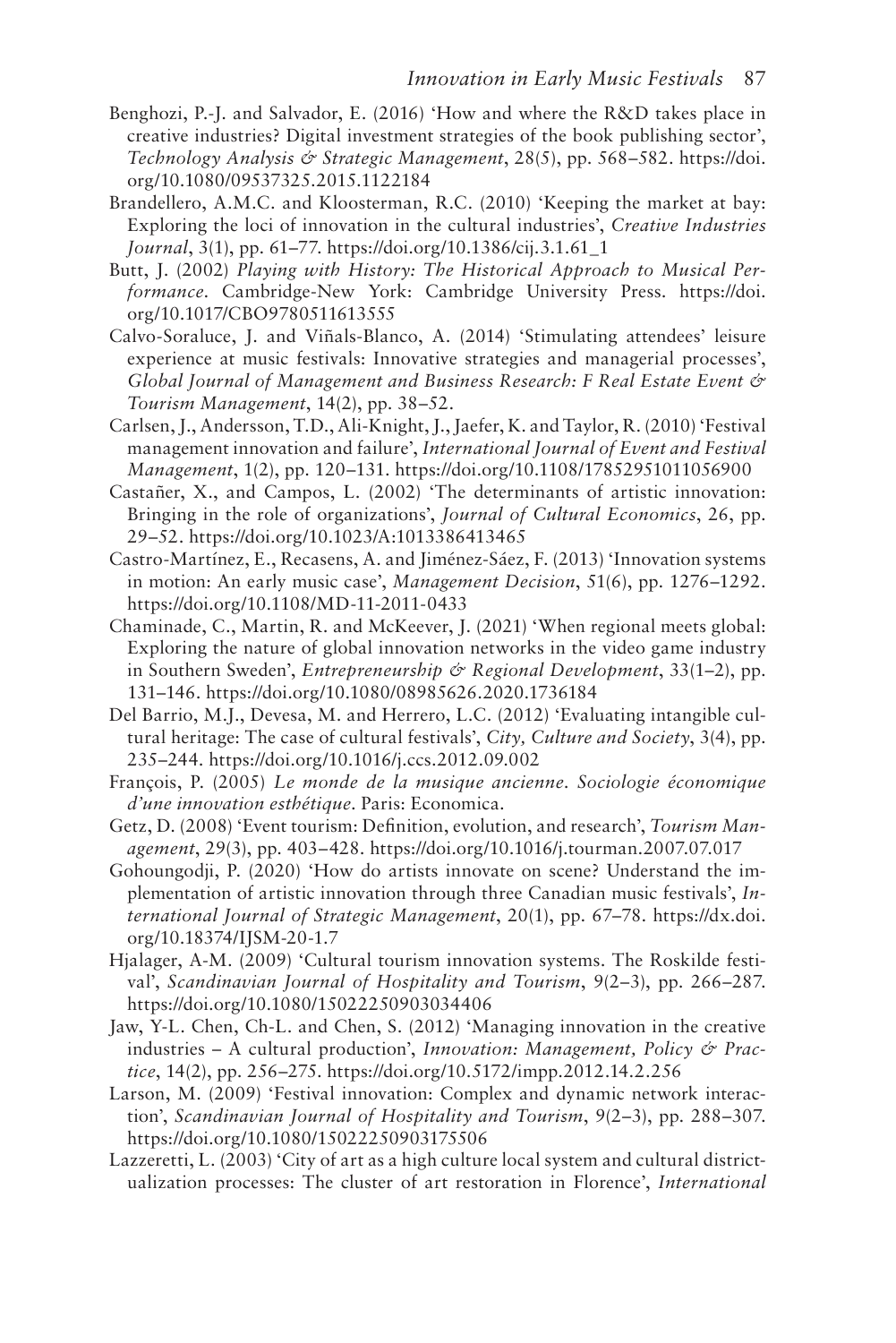#### 88 *Elena Castro-Martínez et al.*

*Journal of Urban and Regional Research*, 27(3), pp. 635–648. [https://doi.](https://doi.org/10.1111/1468-2427.00470)  [org/10.1111/1468-2427.00470](https://doi.org/10.1111/1468-2427.00470) 

- Li, C. and Ghirardi, S. (2019) 'The role of collaboration in innovation at cultural and creative organisations. The case of the museum', *Museum Management and Curatorship*, 34(3), pp. 273–289. [https://doi.org/10.1080/09647775.2018.](https://doi.org/10.1080/09647775.2018.1520142) [1520142](https://doi.org/10.1080/09647775.2018.1520142)
- Mackellar, J. (2006) 'An integrated view of innovation emerging from a regional festival', *International Journal of Event Management Research*, 2(1), [pp. 37](#page--1-0)–47.
- Martin, R. and Moodysson, J. (2011) 'Innovation in symbolic industries: The geography and organization of knowledge sourcing', *European Planning Studies*, 19(7), pp. 1183–1203[. https://doi.org/10.1080/09654313.2011.573131](https://doi.org/10.1080/09654313.2011.573131)
- Martin, R. (2013) 'Differentiated knowledge bases and the nature of innovation networks', *European Planning Studies*, 21(9), pp. 1418–1436[. https://doi.org/10.](https://doi.org/10.1080/09654313.2012.755836) [1080/09654313.2012.755836](https://doi.org/10.1080/09654313.2012.755836)
- Miles, I. and Green, L. (2008) *Hidden Innovation in the Creative Industries*. [http://](http://www.nesta.org.uk)  [www.nesta.org.uk/publications](http://www.nesta.org.uk) (accessed 10 September 2020).
- OECD (1992) *Technology and the Economy. The Key Relationships*. Paris: OCDE.
- OECD-EUROSTAT (2005) *Oslo Manual. Guidelines for Collecting, Reporting and Using Data on Innovation, 3rd, The Measurement of Scientifc, Technological and Innovation Activities*. Paris/Luxemburg: OECD Publishing/ Eurostat.
- OECD-EUROSTAT (2018) *Oslo Manual 2018: Guidelines for Collecting, Reporting and Using Data on Innovation, 4ª ed., The Measurement of Scientifc, Technological and Innovation Activities,* Paris/Luxemburg: OECD Publishing/ Eurostat.
- Orosa-Paleo, I. and Wijnberg, N.M. (2008) 'Organizational output innovativeness: A theoretical exploration, illustrated by a case of a popular music festival', *Creativity and Innovation Management*, 17(1), [pp. 3](#page--1-0)–13. [https://doi.](https://doi.org/10.1111/j.1467-8691.2007.00463.x)  [org/10.1111/j.1467-8691.2007.00463.x](https://doi.org/10.1111/j.1467-8691.2007.00463.x)
- Parga-Dans, E., Castro-Martínez, E. and Fernández de Lucio, I. (2012) 'La arqueología comercial en España: ¿un sistema sectorial de innovación?', *Cuadernos de Gestión*, 12(1), [pp. 139](#page--1-0)–156.
- Pavitt, K. (1984) 'Sectoral patterns of technical change', *Research Policy*, 13(6), pp. 343–373. [https://doi.org/10.1016/0048-7333\(84\)90018-0](https://doi.org/10.1016/0048-7333(84)90018-0)
- Rolfe, H. (1992) *Arts Festivals in the UK.* London: Policy Studies Institute.
- Rüling, C.C. and Strandgaard Pedersen, J. (2010) 'Film festival research from an organizational studies perspective', *Scandinavian Journal of Management*, 26(3), pp. 318–323[. https://doi.org/10.1016/j.scaman.2010.06.006](https://doi.org/10.1016/j.scaman.2010.06.006)

Saragih, H.S., Simatupang, T.M. and Sunitiyoso, Y. (2018) 'Multi-actor innovation in the music industry: A state-of-the-art review', *International Journal of Innovation Science*, 10(4), pp. 430–453.<https://doi.org/10.1108/IJIS-07-2017-0065>

- Schumpeter, J.A. (1934) *The Theory of Economic Development*. Cambridge, MA: Harvard University Press.
- Schumpeter, J. (1942) *Capitalism, Socialism and Democracy*. New York: Harper.
- Stoneman, P. (2010) *Soft Innovation: Changes in Product Aesthetics and Aesthetic Products*. New York: Oxford University Press Inc. [https://doi.](https://doi.org/10.1002/9781118739044.ch4) [org/10.1002/9781118739044.ch4](https://doi.org/10.1002/9781118739044.ch4)
- Vega-Jurado, J., Gutiérrez-Gracia, A., Fernández de Lucio, I. and Manjarrés-Henríquez, L. (2008) 'The effect of external and internal factors on frms' product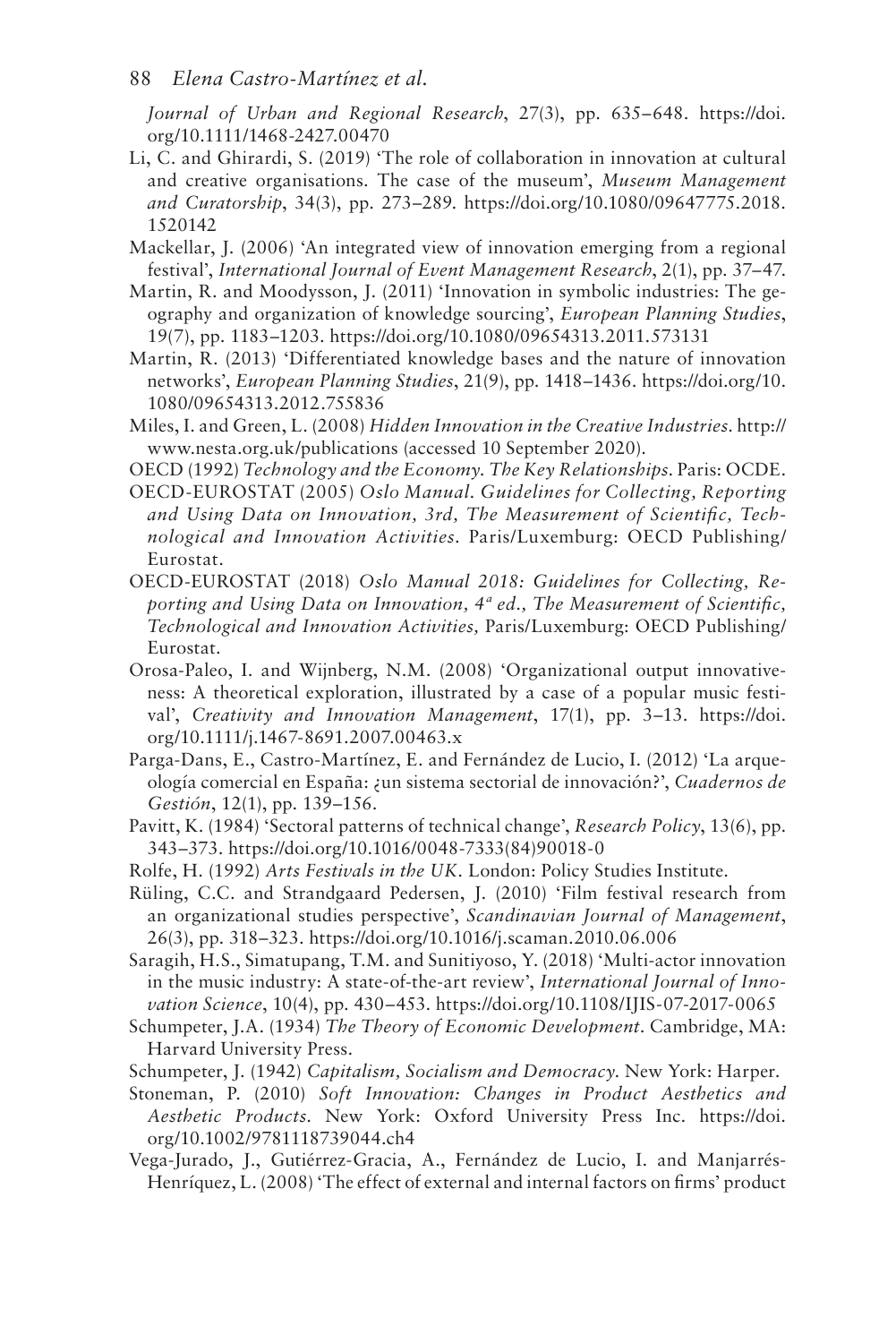innovation', *Research Policy*, 37(4), pp. 616–632. [https://doi.org/10.1016/j.](https://doi.org/10.1016/j.respol.2008.01.001) [respol.2008.01.001](https://doi.org/10.1016/j.respol.2008.01.001) 

- Wilson, N.C. and Stokes, D. (2005) 'Managing creativity and innovation. The challenge for cultural entrepreneurs', *Journal of Small Business and Enterprise Development*, 12(3), pp. 366–378[. https://doi.org/10.1108/14626000510612286](https://doi.org/10.1108/14626000510612286)
- Zukauskaite, E. (2012) 'Innovation in cultural industries: The role of university links', *Innovation*, 14(3), pp. 404–415. [https://doi.org/10.5172/](https://doi.org/10.5172/impp.2012.14.3.404)  [impp.2012.14.3.404](https://doi.org/10.5172/impp.2012.14.3.404)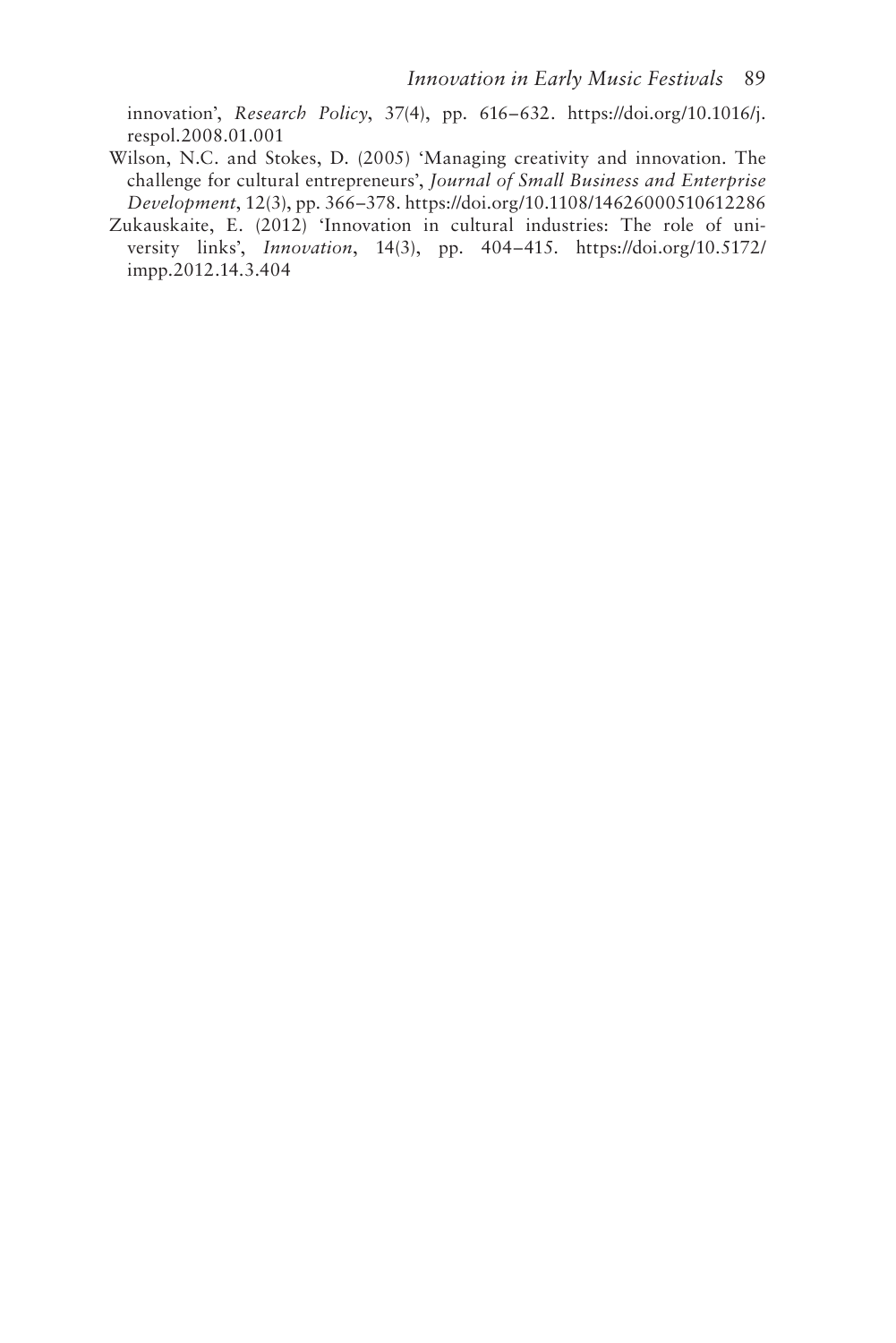## **Appendix 4.1 [Innovations proposed in the](#page--1-0)  questionnaire**

For all questions, the possible answers were: Yes (implemented in the last three years), No and Yes, but it was already available or had been done before.

- $\mathbf{1}$ Organization and funding:
	- 1.1 *Legal status:* Public entity, Private entity, Non-proft cultural association, Non-proft Non-Governmental Organization, Publicprivate consortium, Other (specify)
	- 1.2 *Funding sources:* Tickets, Public sponsors (Local, Regional, National, European Union, Cultural associations, Private sponsors, Advertising, Crowdfunding, Other resources)
- $\overline{2}$ Pre-production, production and product
	- 2.1 *Content of product:* New performers, Established foreign performers, Premiere of pieces of music not performed in modern times, New approaches to the performance of known musical compositions, Re-reading of known pieces of music, New staging, New contextualization (atmosphere of the time, visual projections during the concert, religious choreographed piece of music and in other context, etc.), Educational concerts, Presentation of the program/instruments, Dance and other forms of artistic expression, Others (specify)
	- *2.2 Performance and production processes:* 
		- *2.2.1* New illumination, New sound, Use of audio-visuals, Others (specify)
		- *2.2.2 Are the concerts offered online or in an alternative place?*  New spaces, On line (streaming), Cinemas, Screens in alternative places, Others (specify)
	- *2.3 Product format and delivery of product* 
		- 2.3.1 2.3.1 *Offer of digital products associated with past or present concerts:* CD, DVD, MP3/FLAC, Radio, TV, Dissemination through YouTube, Vimeo or other managers of audiovisual contents, Own channel of radio or TV, Others (specify)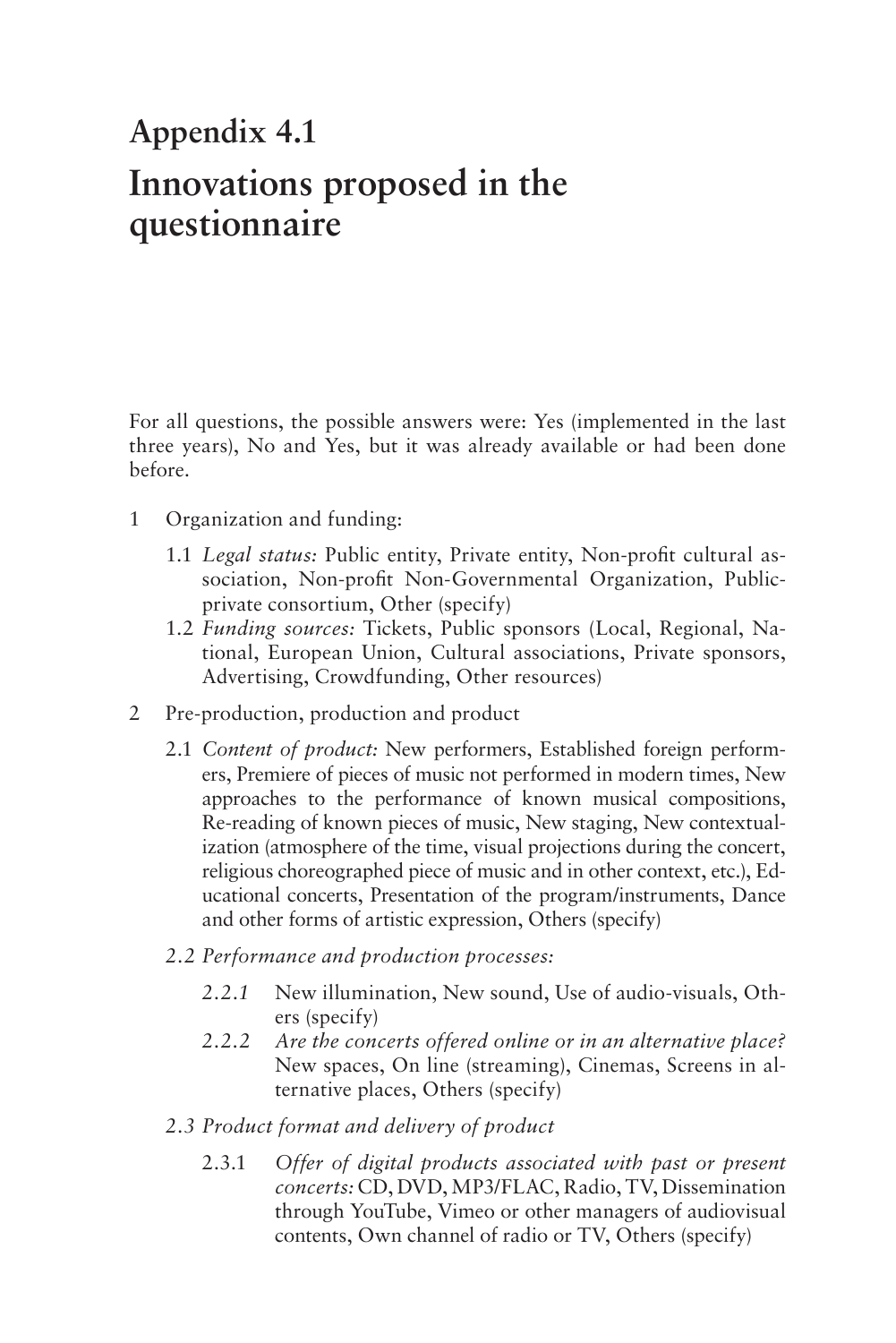- $2.3.2$ 2.3.2 *Collaboration with record companies or distributors to sell CD or DVD during the festival*
- $2.3.3$ Parallel activities: Meetings with artists, Conferences, Midday meals, Colloquiums, Awards for the artists, Workshops, Presentations of CD, Others
- $\mathfrak{Z}$ Commercialization, communication and advertising
	- 3.1 *Prices and bookings:* Ticket packages for several concerts, Ticket packages for the whole festival, Combined ticket packages for concerts and other cultural activities, Combined ticket packages for other festivals, Tourist packages (Ticket + hotel packages or similar), Others (specify). Special rates: Under the age of 18 years, Students, Pensioners, Unemployed, Large families, Groups, Educational centres, Groups at risk of exclusion, Others (specify). Audience loyalty system.
	- 3.2 *Sales points:* Points of sale in advance, Telephone, Internet, Smartphone app, Option to cancel, Others (specify)
	- 3.3 *Mechanisms to facilitate user-festival organizer interactions:*  e-mail, Facebook, Twitter, SMS or MMS, Internet forum, Blog, Others (specify). Audience satisfaction survey.
	- 3.4 *Festival advertisement media*: Festival website, Web of the City Hall, Local press, Local radio stations, Local TV channels, National press, National radio stations, National TV channels, Press agencies, Specialized music journals, Radio (classical music programs), TV (classical music shows), Facebook, Twitter, Smartphone apps, Newsletter.